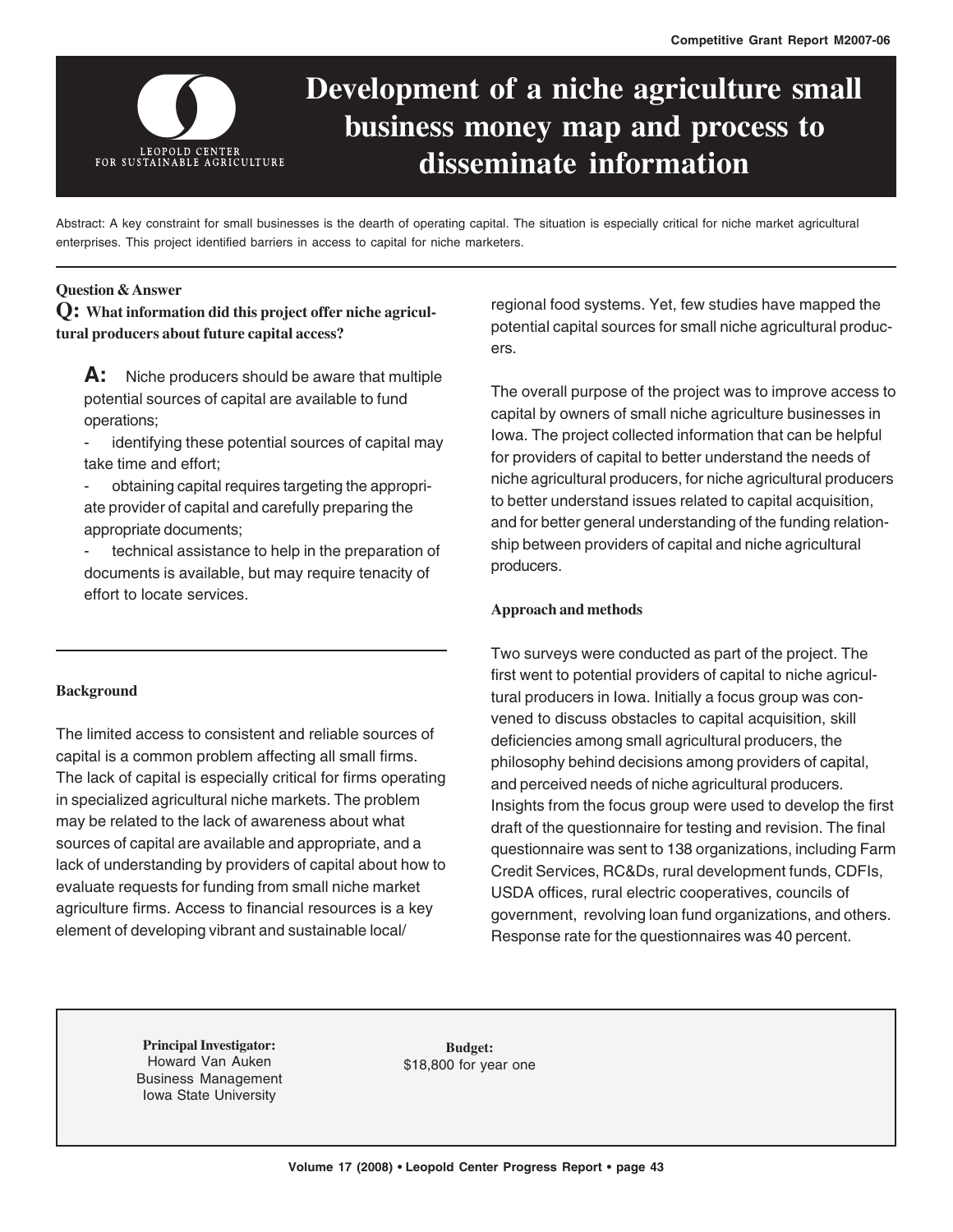The second survey was sent to niche market agricultural producers, including owners of food and fiber enterprises. The questionnaire was tested and sent to 693 niche agricultural producers. The response rate for this survey was 25 percent.

#### **Results and discussion**

The survey results from the providers of capital suggest that funding rejections are primarily due to lack of collateral, a weak or nonexistent business plan, or the applicant did not meet the criteria needed to receive funding. Two ways to improve the flow of capital to producers would be to provide more technical assistance and to have more capital available to the agency for dispersing to applicants. Little technical assistance is provided to applicants. The flow of capital is restricted because information dissemination appears to be limited. Few, if any, applicants have a comprehensive understanding of capital availability (e.g., who does what in the process). Advertising of capital availability, done primarily through economic development agencies, word of mouth, and banks, likely does not reach many producers.

Producers who responded to the survey provided information on their situations regarding capital acquisition. They are most aware of capital available from the U.S. Department of Agriculture, friends and family, community banks, and savings.

Producers are not familiar with other potential sources of capital. Capital is obtained primarily from the USDA, friends/family, community banks, and savings, and few other sources of capital, such as the Small Business Administration, local economic development agencies, rural electric cooperatives, revolving loan funds, and Grow Iowa Fund. Community banks are the most common source of technical assistance while few other agencies are called upon for technical assistance.

Some "mapping" of criteria to qualify for funding from the various agencies was attempted. The information obtained should be interpreted with caution because of the nature of the survey, sample size, and quality of respondent responses (e.g., respondents must meet funding criteria). It is worth noting that each funding organization may have unique criteria, even within a single category (such as a revolving loan fund). A comprehensive money map could be part of a follow-up study.

## **Conclusions**

The overall findings of the study offer several lessons.

• Information dissemination to producers about capital acquisition appears to be ineffective,



## **Percent of Agency Indicating Reasons Why Funding Request Was Rejected**